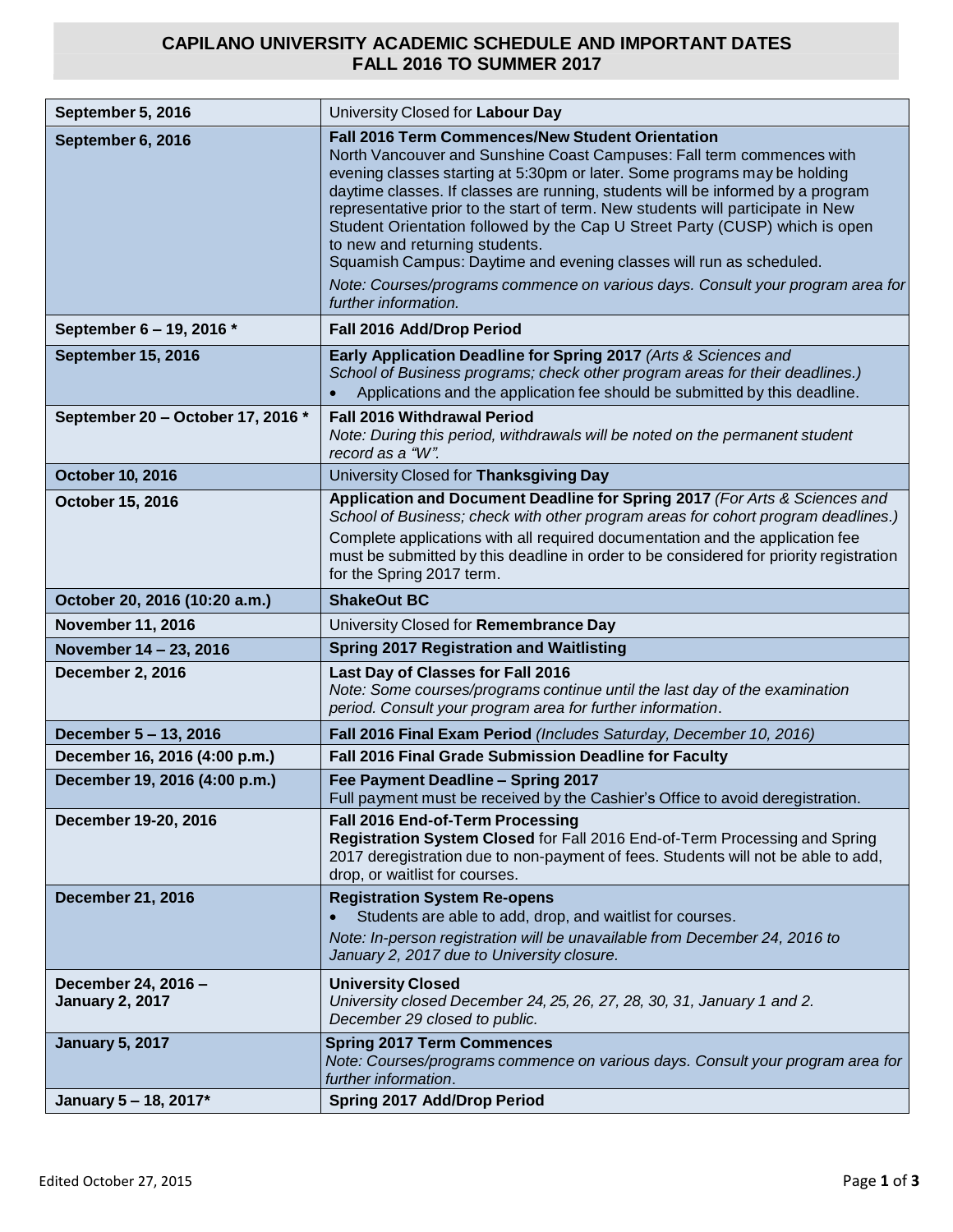## **CAPILANO UNIVERSITY ACADEMIC SCHEDULE AND IMPORTANT DATES FALL 2016 TO SUMMER 2017**

| January 19 - February 15, 2017* | <b>Spring 2017 Withdrawal Period</b>                                                                                                                                                                                                                                                                                                                                |
|---------------------------------|---------------------------------------------------------------------------------------------------------------------------------------------------------------------------------------------------------------------------------------------------------------------------------------------------------------------------------------------------------------------|
|                                 | Note: During this period, withdrawals will be noted on the permanent student<br>record as a "W".                                                                                                                                                                                                                                                                    |
| <b>January 31, 2017</b>         | Early Application Deadline for Summer 2017 (Arts & Sciences and School of<br>Business programs; check other program areas for their deadlines.) Applications<br>and the application fee should be submitted by this deadline.                                                                                                                                       |
| <b>February 13, 2017</b>        | University Closed for Family Day                                                                                                                                                                                                                                                                                                                                    |
| February 14 - 17, 2017          | <b>Reading Break</b>                                                                                                                                                                                                                                                                                                                                                |
|                                 | Note: Please check the Capilano University Library website for hours of operation.                                                                                                                                                                                                                                                                                  |
| <b>February 15, 2017</b>        | Application and Document Deadline for Summer 2017 (For Arts & Sciences and<br>School of Business; check other program areas for cohort program deadlines.)<br>Complete applications with all required documentation and the application fee<br>must be submitted by this deadline in order to be considered for priority registration<br>for the Summer 2017 term.  |
| March 6 - 10, 2017              | <b>Summer 2017 Registration and Waitlisting</b>                                                                                                                                                                                                                                                                                                                     |
| March 31, 2017                  | Early Application Deadline for Fall 2017 (Refers to Arts & Sciences and School<br>of Business programs; check with other program areas for their deadlines.)<br>Applications and the application fee should be submitted by this deadline.                                                                                                                          |
| April 12, 2017                  | Last Day of Classes for Spring 2017<br>Note: Some courses/programs continue until the last day of the examination<br>period. Consult your program area for further information.                                                                                                                                                                                     |
| April 14 - 17, 2017             | <b>University Closed for Easter</b>                                                                                                                                                                                                                                                                                                                                 |
|                                 | Note: Please check the Capilano University Library website for hours of operation.                                                                                                                                                                                                                                                                                  |
| April 18 - 25, 2017             | Spring 2017 Final Exam Period (includes Saturday, April 22, 2017.)                                                                                                                                                                                                                                                                                                  |
| April 28, 2017 (4:00 p.m.)      | Spring 2017 Final Grade Submission Deadline for Faculty                                                                                                                                                                                                                                                                                                             |
| May 1, 2017 (4:00 p.m.)         | Fee Payment Deadline - Summer 2017<br>Full payment must be received by the Cashier's Office to avoid deregistration.                                                                                                                                                                                                                                                |
| May 1 - 2, 2017                 | Spring 2017 Grades and End-of-Term Processing<br>Registration System Closed for Spring 2017 End-of-Term processing and<br>Summer 2017 deregistration due to non-payment of fees.<br>Students will not be able to add, drop, or waitlist for courses.                                                                                                                |
| May 3, 2017                     | <b>Registration System Re-opens</b>                                                                                                                                                                                                                                                                                                                                 |
|                                 | Students are able to add, drop, and waitlist for courses.                                                                                                                                                                                                                                                                                                           |
| May 8, 2017                     | Summer 2017 - Full Term Commences<br><b>Summer 2017 - Session I Commences</b>                                                                                                                                                                                                                                                                                       |
| May 8 - 12, 2017 *              | Summer 2017 - Session I Add/Drop Period                                                                                                                                                                                                                                                                                                                             |
| May 8-19, 2017*                 | Summer 2017 - Full Term Add/Drop Period                                                                                                                                                                                                                                                                                                                             |
| May 13 - 26,2017 *              | Summer 2017 - Session I Withdrawal Period<br>Note: During this period, withdrawals will be noted on the permanent student<br>record as a "W".                                                                                                                                                                                                                       |
| May 20 - June 16, 2017 *        | Summer 2017 - Full Term Withdrawal Period<br>Note: During this period, withdrawals will be noted on the permanent student<br>record as a "W".                                                                                                                                                                                                                       |
| May 22, 2017 *                  | University Closed for Victoria Day                                                                                                                                                                                                                                                                                                                                  |
| May 31, 2017                    | Application and Document Deadline for Fall 2017 (For Arts & Sciences and<br>School of Business; check with other program areas for cohort program deadlines.)<br>Complete applications with all required documentation and the application fee must<br>be submitted by this deadline in order to be considered for priority registration for the<br>Fall 2017 term. |
| June 5 - 6, 2017                | <b>Spring 2017 Convocation</b>                                                                                                                                                                                                                                                                                                                                      |